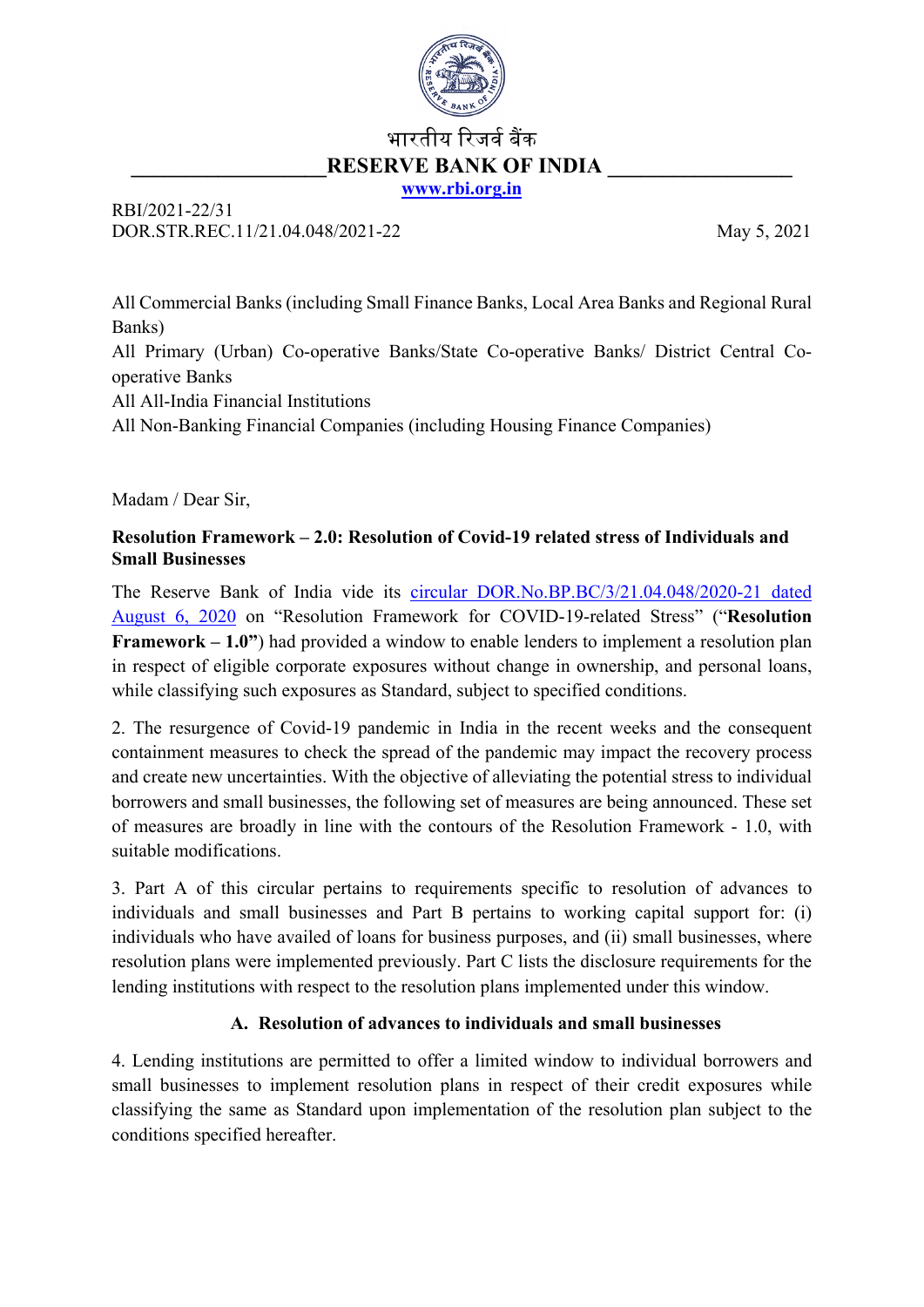5. The following borrowers shall be eligible for the window of resolution to be invoked by the lending institutions:

- a. Individuals who have availed of personal loans (as defined in the [Circular](https://www.rbi.org.in/Scripts/NotificationUser.aspx?Id=11199&Mode=0)  [DBR.No.BP.BC.99/08.13.100/2017-18 dated January 4, 2018](https://www.rbi.org.in/Scripts/NotificationUser.aspx?Id=11199&Mode=0) on "XBRL Returns – Harmonization of Banking Statistics"), excluding the credit facilities provided by lending institutions to their own personnel/staff.
- b. Individuals who have availed of loans and advances for business purposes and to whom the lending institutions have aggregate exposure of not more than Rs.25 crore as on March 31, 2021.
- c. Small businesses, including those engaged in retail and wholesale trade, other than those classified as micro, small and medium enterprises as on March 31, 2021, and to whom the lending institutions have aggregate exposure of not more than Rs.25 crore as on March 31, 2021.

*Provided that* the borrower accounts / credit facilities shall not belong to the categories listed in sub-clauses (a) to (e) of the Clause 2 of the Annex to the Resolution Framework 1.0, read with the response to Sl. No. 2 of [FAQs on Resolution Framework for Covid-19 related stress](https://www.rbi.org.in/Scripts/FAQView.aspx?Id=137) (Revised on December 12, 2020).

*Provided further that* the borrower accounts should not have availed of any resolution in terms of the Resolution Framework – 1.0 subject to the special exemption mentioned at Clause 22 below.

*Provided further that* the credit facilities / investment exposure to the borrower was classified as Standard by the lending institution as on March 31, 2021.

6. Any resolution plan implemented in breach of the stipulations of this circular shall be fully governed by the [Prudential Framework for Resolution of Stressed Assets issued on June 7,](https://www.rbi.org.in/Scripts/NotificationUser.aspx?Id=11580&Mode=0)  [2019](https://www.rbi.org.in/Scripts/NotificationUser.aspx?Id=11580&Mode=0) ("**Prudential Framework"**), or the relevant instructions as applicable to specific category of lending institutions where the Prudential Framework is not applicable.

#### **Invocation of resolution process**

7. The lending institutions shall frame Board approved policies at the earliest (but not later than four weeks from the date of this Circular), pertaining to implementation of viable resolution plans for eligible borrowers under this framework, ensuring that the resolution under this facility is provided only to the borrowers having stress on account of Covid-19. The Board approved policy shall, *inter alia*, detail the eligibility of borrowers in respect of whom the lending institutions shall be willing to consider the resolution, and shall lay down the due diligence considerations to be followed by the lending institutions to establish the necessity of implementing a resolution plan in respect of the concerned borrower as well as the system for redressing the grievance of borrowers who request for resolution under the window and / or are undergoing resolution under this window. The Board approved policy shall be sufficiently publicised and should be available on the website of the lending institutions in an easily accessible manner.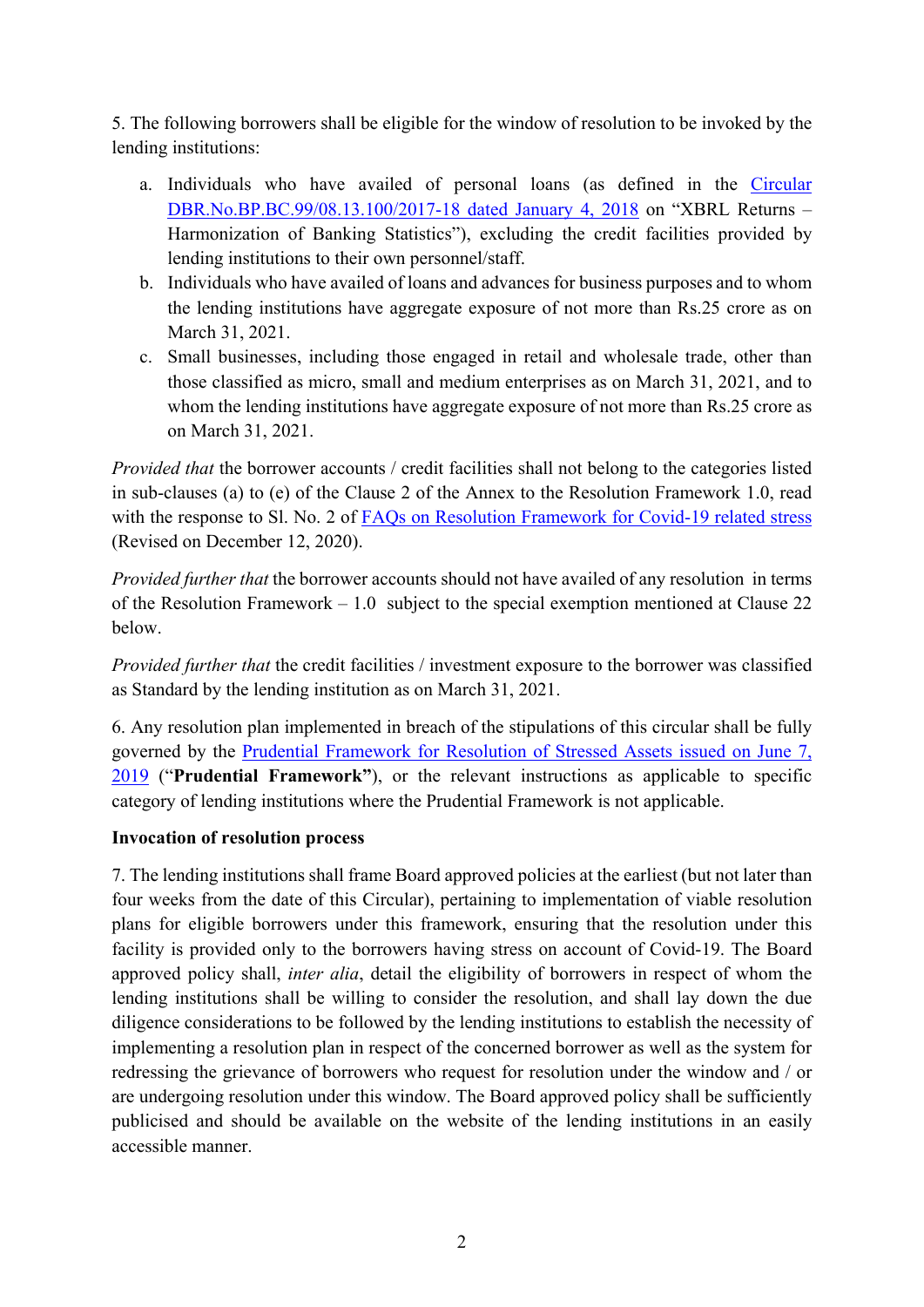8. The resolution process under this window shall be treated as invoked when the lending institution and the borrower agree to proceed with the efforts towards finalising a resolution plan to be implemented in respect of such borrower. In respect of applications received by the lending institutions from their customers for invoking resolution process under this window, the assessment of eligibility for resolution as per the instructions contained in this circular and the Board approved policy put in place as above shall be completed, and the decision on the application shall be communicated in writing to the applicant by the lending institutions within 30 days of receipt of such applications. In order to optimise the processing time, lending institutions may prepare product-level standardized templates as part of their Board approved policies, as above, for resolution under this window.

9. The decision to invoke the resolution process under this window shall be taken by each lending institution having exposure to a borrower independent of invocation decisions taken by other lending institutions, if any, having exposure to the same borrower.

10. The last date for invocation of resolution permitted under this window is September 30, 2021.

# **Permitted features of resolution plans and implementation**

11. The resolution plans implemented under this window may *inter alia* include rescheduling of payments, conversion of any interest accrued or to be accrued into another credit facility, revisions in working capital sanctions, granting of moratorium etc. based on an assessment of income streams of the borrower. However, compromise settlements are not permitted as a resolution plan for this purpose.

12. The moratorium period, if granted, may be for a maximum of two years, and shall come into force immediately upon implementation of the resolution plan. The extension of the residual tenor of the loan facilities may also be granted to borrowers, with or without payment moratorium. The overall cap on extension of residual tenor, inclusive of moratorium period if any permitted, shall be two years.

13. The resolution plan may also provide for conversion of a portion of the debt into equity or other marketable, non-convertible debt securities issued by the borrower, wherever applicable, and the same shall be governed in terms of Paragraphs 30-32 of the Annex to the Resolution Framework – 1.0.

14. The instructions contained in the [circular DOR.No.BP.BC/13/21.04.048/2020-21 dated](https://www.rbi.org.in/Scripts/NotificationUser.aspx?Id=11961&Mode=0)  [September 7, 2020](https://www.rbi.org.in/Scripts/NotificationUser.aspx?Id=11961&Mode=0) on "Resolution Framework for COVID-19-related Stress – Financial Parameters" shall not be applicable to resolution plans implemented under this window.

15. The resolution plan should be finalised and implemented within 90 days from the date of invocation of the resolution process under this window. The resolution plan shall be deemed to be implemented only if all the conditions in Paragraph 10 of the Annex to the Resolution Framework – 1.0 are met.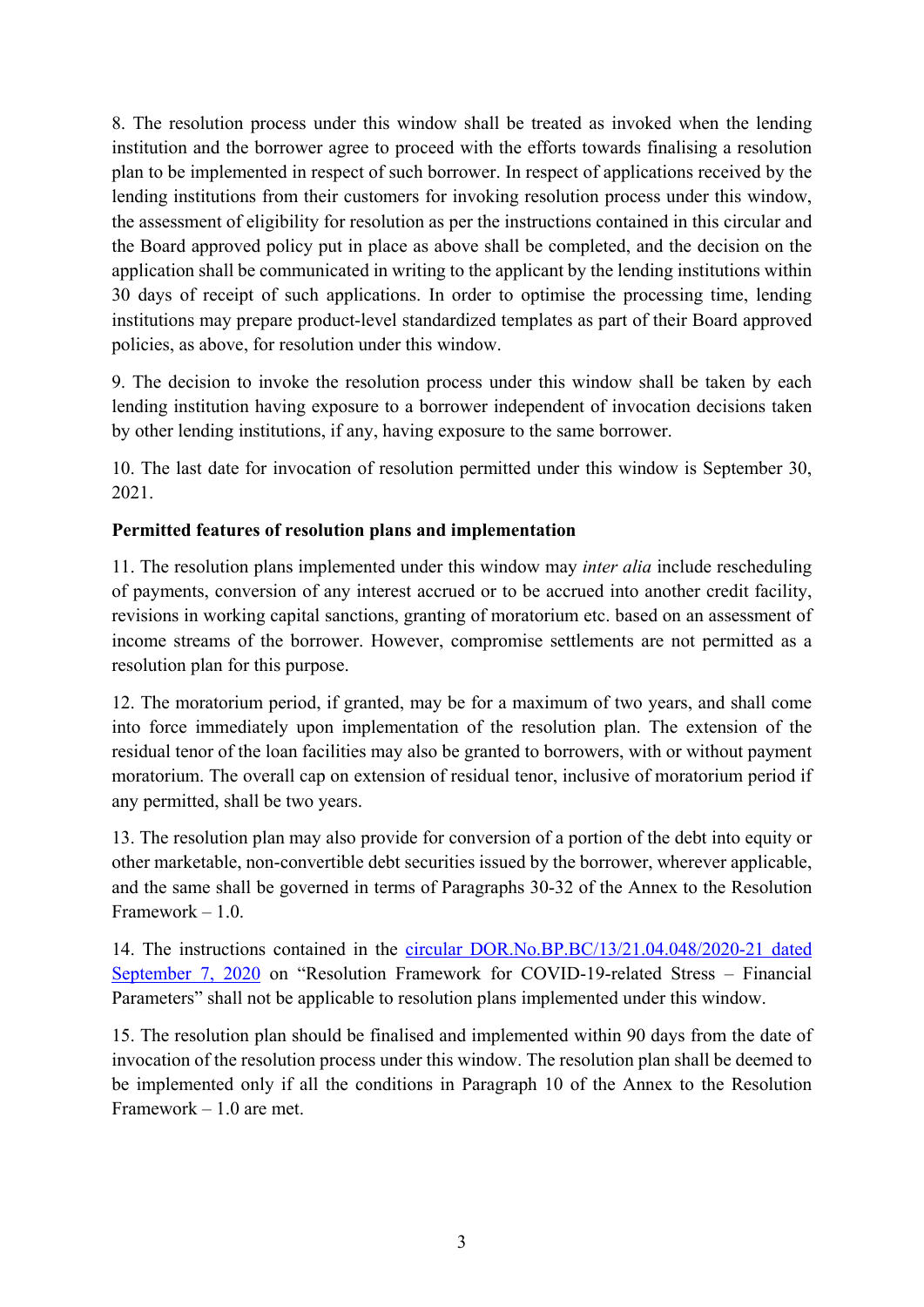#### **Asset classification and provisioning**

16. If a resolution plan is implemented in adherence to the provisions of this circular, the asset classification of borrowers' accounts classified as Standard may be retained as such upon implementation, whereas the borrowers' accounts which may have slipped into NPA between invocation and implementation may be upgraded as Standard, as on the date of implementation of the resolution plan.

17. The subsequent asset classification for such exposures will be governed by the criteria laid out in the Master Circular - [Prudential norms on Income Recognition, Asset Classification and](https://www.rbi.org.in/Scripts/BS_ViewMasCirculardetails.aspx?id=9908)  [Provisioning pertaining to Advances dated July 1, 2015](https://www.rbi.org.in/Scripts/BS_ViewMasCirculardetails.aspx?id=9908) or other relevant instructions as applicable to specific category of lending institutions ("extant IRAC norms").

18. In respect of borrowers where the resolution process has been invoked, lending institutions are permitted to sanction additional finance even before implementation of the plan in order to meet the interim liquidity requirements of the borrower. This facility of additional finance may be classified as 'Standard' till implementation of the plan regardless of the actual performance of the borrower in the interim. However, if the resolution plan is not implemented within the stipulated timelines, the asset classification of the additional finance sanctioned will be as per the actual performance of the borrower with respect to such additional finance or performance of the rest of the credit facilities, whichever is worse.

19. The lending institutions shall keep provisions from the date of implementation, which are higher of the provisions held as per the extant IRAC norms immediately before implementation, or 10 percent of the renegotiated debt exposure of the lending institution post implementation (residual debt). Residual debt, for this purpose, will also include the portion of non-fund based facilities that may have devolved into fund based facilities after the date of implementation.

20. Half of the above provisions may be written back upon the borrower paying at least 20 per cent of the residual debt without slipping into NPA post implementation of the plan, and the remaining half may be written back upon the borrower paying another 10 per cent of the residual debt without slipping into NPA subsequently.

*Provided that* in respect of exposures other than personal loans, the above provisions shall not be written back before one year from the commencement of the first payment of interest or principal (whichever is later) on the credit facility with longest period of moratorium.

21. The provisions required to be maintained under this window, to the extent not already reversed, shall be available for the provisioning requirements when any of the accounts, where a resolution plan had been implemented, is subsequently classified as NPA.

# **Convergence of the norms for loans resolved previously**

22. In cases of loans of borrowers specified in Clause 5 above where resolution plans had been implemented in terms of the Resolution Framework – 1.0, and where the resolution plans had permitted no moratoria or moratoria of less than two years and / or extension of residual tenor by a period of less than two years, lending institutions are permitted to use this window to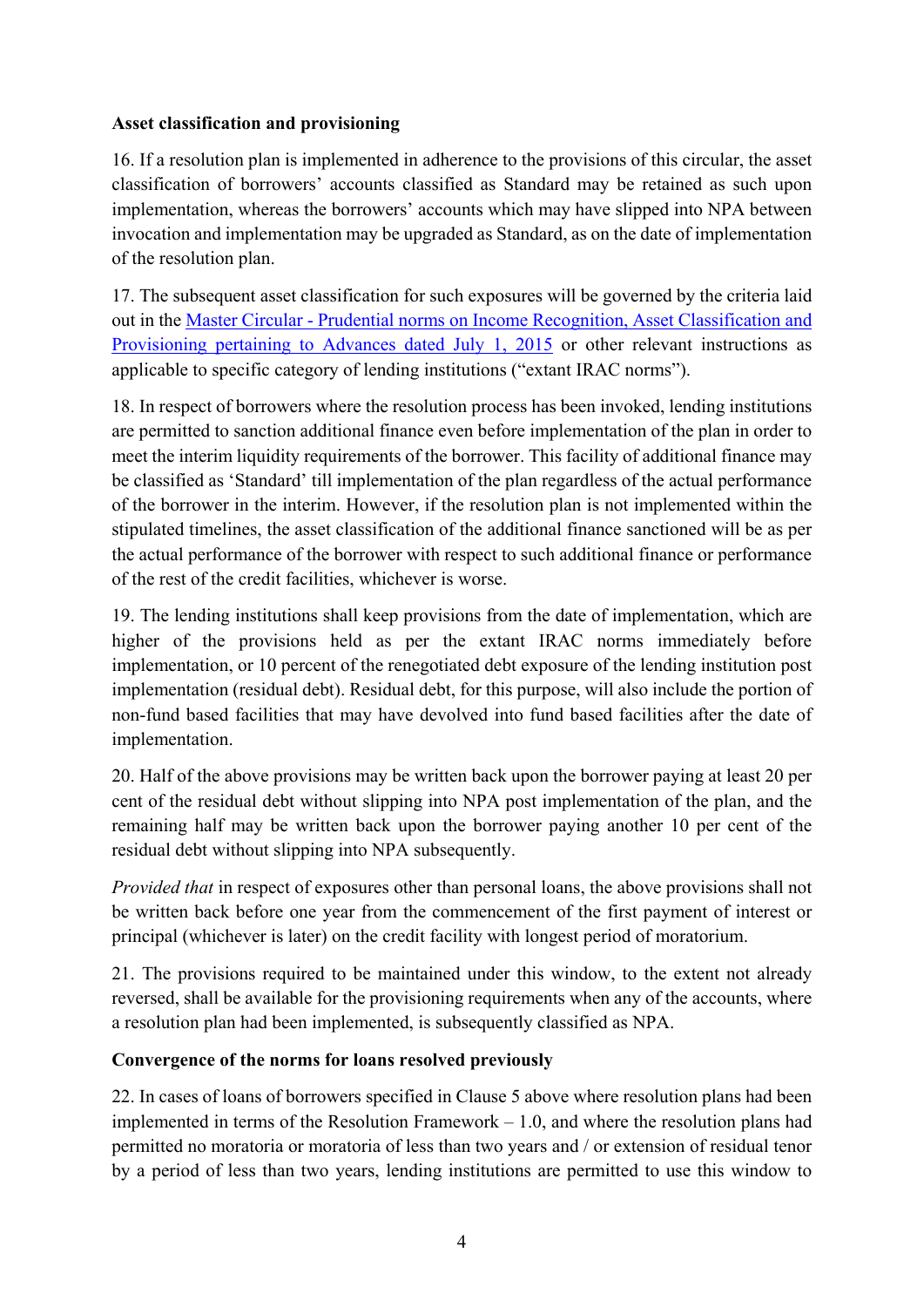modify such plans **only** to the extent of increasing the period of moratorium / extension of residual tenor subject to the caps in Clause 12 above, and the consequent changes necessary in the terms of the loan for implementing such extension. *The overall caps on moratorium and / or extension of residual tenor granted under Resolution Framework – 1.0 and this framework combined, shall be two years.*

23. This modification shall also follow the timelines specified in Clauses 7, 10 and 15 above. For loans where modifications are implemented in line with Clause 22 above, the instructions regarding asset classification and provisioning shall continue to be as per the Resolution Framework – 1.0.

# **B. Working capital support for small businesses where resolution plans were implemented previously**

24. In respect of borrowers specified at sub-clauses (b) and (c) of Clause 5 above where resolution plans had been implemented in terms of the Resolution Framework – 1.0, lending institutions are permitted, as a one-time measure, to review the working capital sanctioned limits and / or drawing power based on a reassessment of the working capital cycle, reduction of margins, etc. without the same being treated as restructuring. The decision with regard to above shall be taken by lending institutions by September 30, 2021, with the margins and working capital limits being restored to the levels as per the resolution plan implemented under Resolution Framework – 1.0, by March 31, 2022.

25. The above measures shall be contingent on the lending institutions satisfying themselves that the same is necessitated on account of the economic fallout from COVID-19. Further, accounts provided relief under these instructions shall be subject to subsequent supervisory review with regard to their justifiability on account of the economic fallout from COVID-19.

26. Lending institutions may, accordingly, put in place a Board approved policy to implement the above measures, which should be disclosed in the public domain and placed on their websites in a prominent and easily accessible manner.

# **C. Disclosures and Credit Reporting**

27. Lending institutions publishing quarterly financial statements shall, at the minimum, make disclosures as per the format prescribed in  $\overline{Format-X}$  in their financial statements for the quarters ending September 30, 2021 and December 31, 2021. The resolution plans implemented in terms of Part A of this framework should also be included in the continuous disclosures required as per Format-B prescribed in the Resolution Framework – 1.0.

28. The number of borrower accounts where modifications were sanctioned and implemented in terms of Clause 22 above, and the aggregate exposure of the lending institution to such borrowers may also be disclosed on a quarterly basis, starting from the quarter ending June 30, 2021.

29. Lending institutions that are required to publish only annual financial statements shall make the required disclosures in their annual financial statements, along with other prescribed disclosures.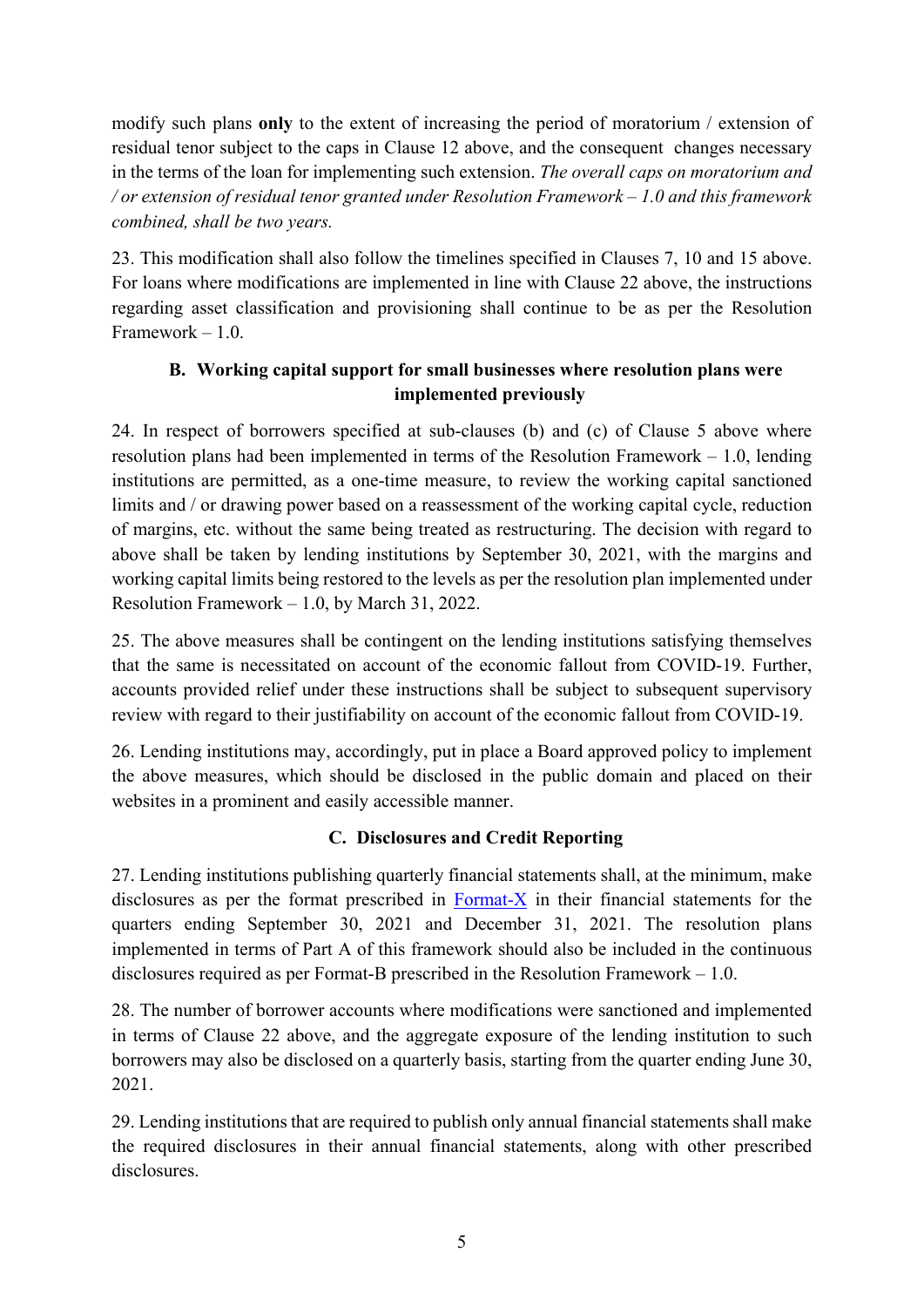30. The credit reporting by the lending institutions in respect of borrowers where the resolution plan is implemented under Part A of this window shall reflect the "restructured due to COVID-[1](#page-5-0)9" status<sup>1</sup> of the account. The credit history of the borrowers shall consequently be governed by the respective policies of the credit information companies as applicable to accounts that are restructured.

Yours faithfully,

(Manoranjan Mishra) Chief General Manager

<span id="page-5-0"></span><sup>&</sup>lt;sup>1</sup> Refer circular : <u>DoR.FIN.REC.46/20.16.056/2020-21 dated March 12, 2021</u>